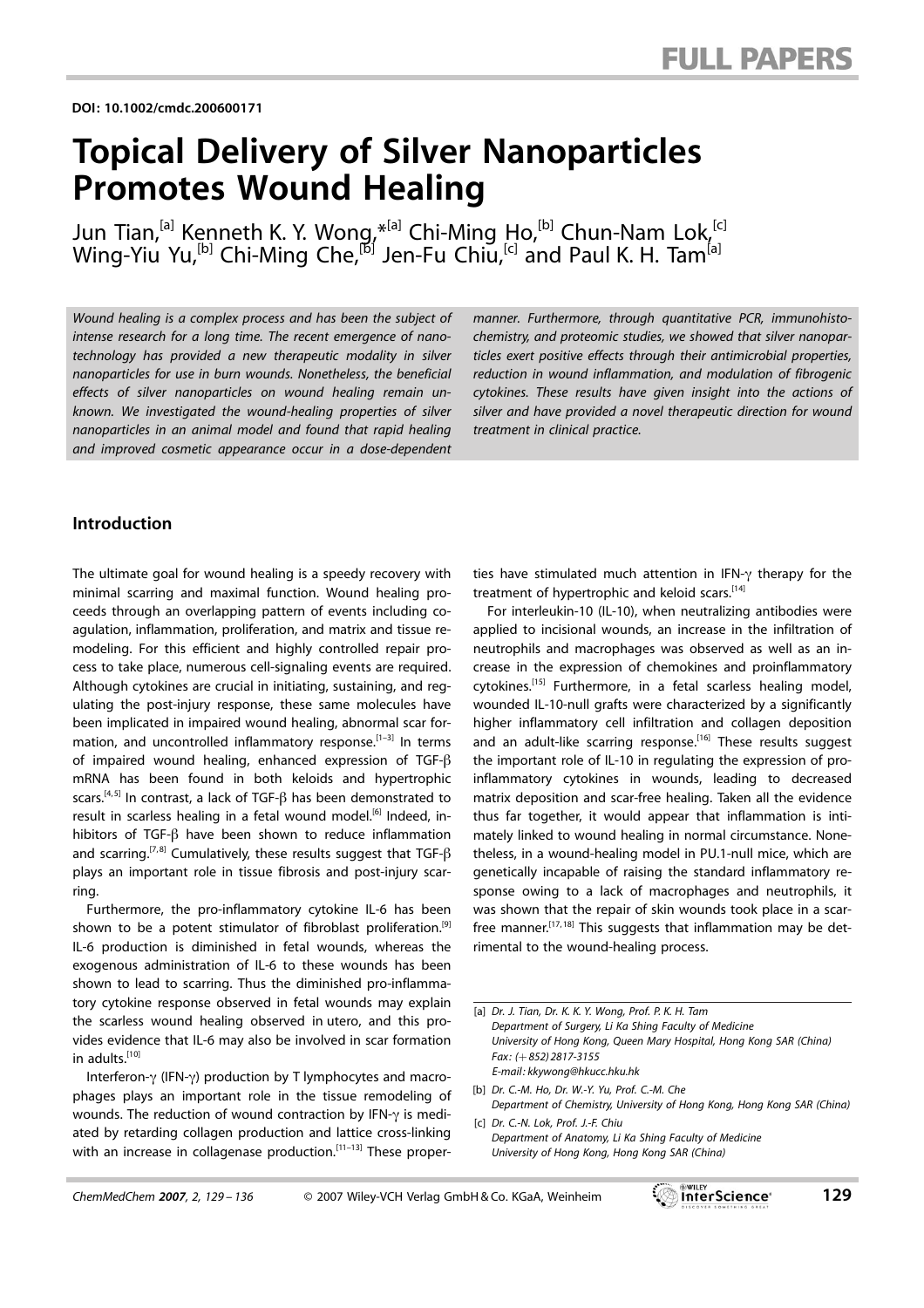Silver has been used for centuries to prevent and treat a variety of diseases including pleurodesis, cauterisation, and healing of skin wounds.[19–21] Its antibacterial effect may be due to blockage of the respiratory enzyme pathways and alteration of microbial DNA and the cell wall.[22] In addition to its recognized antibacterial properties, some authors have reported on the possible pro-healing properties of silver.<sup>[23]</sup> The use of silver in the past has been restrained by the need to produce silver as a compound, thereby increasing the potential side effects. Nanotechnology has provided a way of producing pure silver nanoparticles. This system also markedly increases the rate of silver ion release.<sup>[24]</sup> Recently, we demonstrated that silver nanoparticles exhibit cytoprotective activities toward HIV-1-infected cells.[25] Published studies of silver nanoparticles on wound healing are sparse, and the mechanism of action remains unknown. Herein we report that silver nanoparticles can promote wound healing and reduce scar appearance in a dose-dependent manner. Furthermore, our studies show that silver nanoparticles act by decreasing inflammation through cytokine modulation. The potential benefits of silver nanoparticles in all wounds can therefore be enormous.

# Results

### Silver nanoparticles promote healing and achieve better cosmesis

In our thermal injury model, the deep partial-thickness wounds normally healed after  $35.4 \pm 1.29$  days (mean  $\pm$  SE). In animals treated with silver nanoparticles (ND), these healed in  $26.5 \pm$ 0.93 days, whereas wounds treated with silver sulfadiazine (SSD) needed 37.4 $\pm$ 3.43 days ( $p < 0.01$ ) (Figure 1A). The rate of healing in the three groups was also compared. As with healing time, rate of healing was increased in animals treated with ND ( $p < 0.01$ ) (Figure 1 B). These observations indicate that wound healing is accelerated by silver nanoparticles.

We next compared the appearance of healed wounds. We found that wounds in the ND group showed the most resemblance to normal skin, with less hypertrophic scarring and nearly normal hair growth on the wound surface. The worst cosmetic appearance was observed in the SSD treatment group (Figure 1 C). Under histological evaluation, healed wounds from the ND group resembled normal skin, with a thin



Figure 1. Silver nanoparticles accelerate wound healing and achieve superior cosmetic outcome: A) Time taken for burn wounds to heal in animals treated with silver nanoparticles (ND), silver sulfadiazine (SSD), and no treatment (NT), B) The rate of wound healing in burn animals treated with ND ( $\bullet$ ), SSD ( $\bullet$ ), or no treatment (A). C) Photographs of wounds from animals treated with ND, SSD, or no treatment on days 0, 10, and 25 after burn injury. D) Hematoxylin and eosin staining of histological sections of healed wounds from animals treated with ND, SSD, or no treatment (E=epidermis, HF=hair follicle;  $40 \times$  mag.).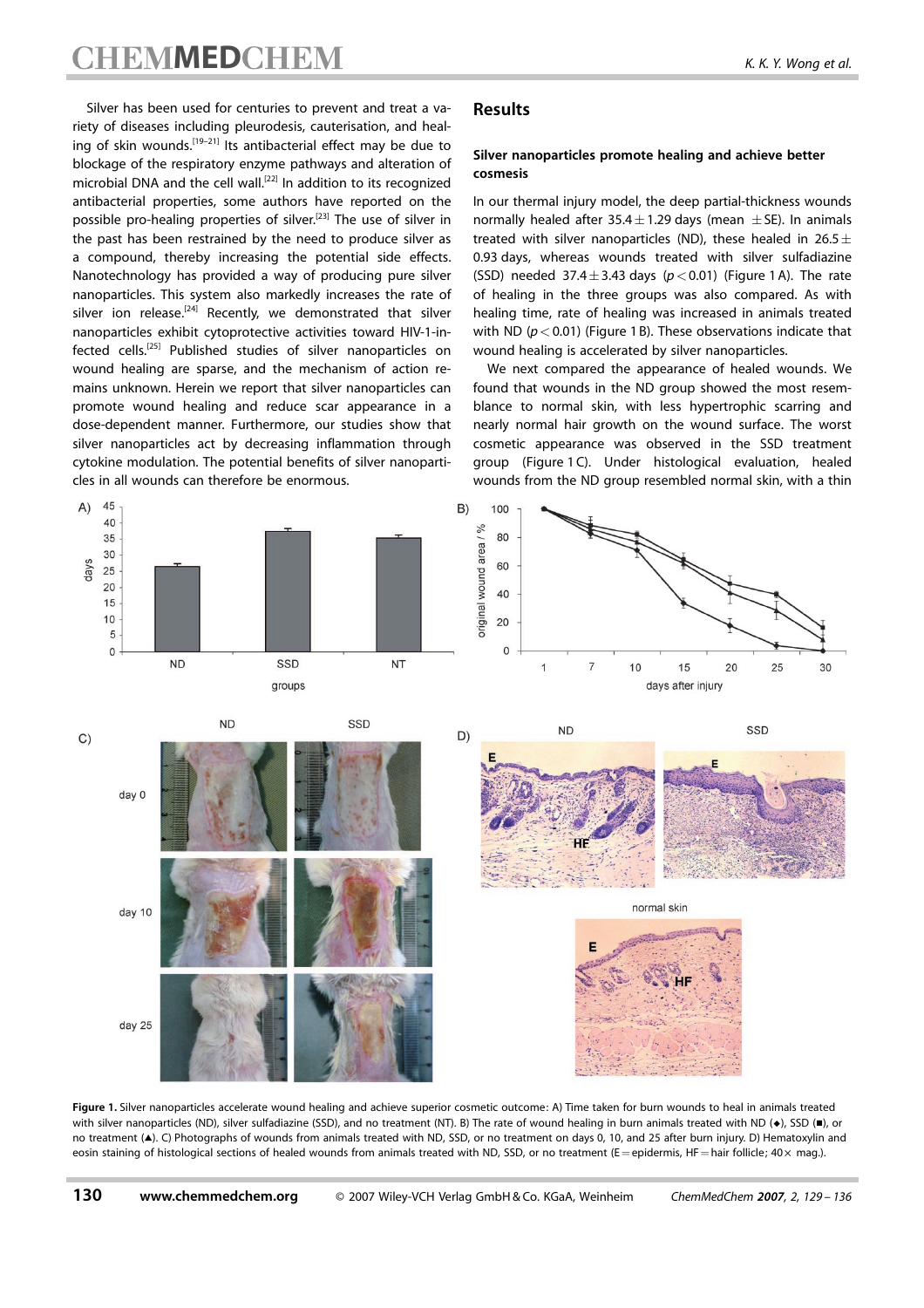epidermis and nearly normal hair follicles. In contrast, histological sections from the SSD-treated group showed thickened epidermis and no evidence of hair growth (Figure 1D).

#### Silver nanoparticles have effective antibacterial properties

As silver is known to be an effective antibacterial agent, we next determined whether the observed effect of silver nanoparticles is due solely to their antimicrobial property. We first compared the effect of ND toward bacterial colonization on wounds after thermal injury. Wound culture showed no microorganism growth up to 7 days after injury in the ND group. In contrast, bacterial growth was found in the SSD group 3 days after injury. This confirmed that silver nanoparticles are a more effective antibacterial agent (Figure 2 A). With this in mind, we then compared ND with amoxicillin and metronidazole, two commonly used antibiotics. Wounds treated with ND completely healed in  $25.2 \pm 0.72$  days after injury, whereas those treated with antibiotics required  $28.6\pm1.02$  days (p < 0.01) (Figure 2 B). This finding suggests that other factors are also involved in the mechanism of action of silver nanoparticles.





### Silver nanoparticles play a role in cytokine modulation

Because cytokines play an important role in wound healing, we next investigated the expression patterns of IL-6, TGF- $\beta$ 1, IL-10, VEGF, and IFN- $\gamma$  by using quantitative real-time RT-PCR. Here, levels of IL-6 mRNA in the wound areas treated with silver nanoparticles were maintained at statistically significant lower levels throughout the healing process ( $p < 0.01$ ) (Figure 3A). mRNA levels of TGF- $\beta$ 1 were higher in the initial period of healing in the ND group; however, this decreased and maintained a lower level during the latter phase of healing ( $p$  < 0.01) (Figure 3 B). For IL-10, VEGF, and IFN- $\gamma$ , mRNA levels stayed higher in the ND group relative to those of the SSD group at all time points monitored during healing  $(p < 0.01)$ (Figures 3 C, D, and E). The differences found in mRNA levels of various cytokines confirm that silver can modulate cytokine expression. In a subsequent experiment, the effects of silver nanoparticles were confirmed to be dose-dependent (data not shown).

## Topical delivery of silver nanoparticles suppresses both local and systemic inflammation

To better understand the action of silver nanoparticles on wound healing, we looked at histological sections of the burn wounds from all experimental groups. Although there was an initial influx of neutrophils into the wounds of all experimental groups, we found significantly fewer neutrophils in the ND group on day 7 (Figure 4A). This suggests a diminished inflammatory response at the wound site.

Furthermore, serum markers of injury were monitored through proteomic analysis. Here we showed that burn injury dramatically stimulated serum expression of hemopexin (Hpx), haptoglobin (Hpg), and serum amyloid protein component P (SAP), all of which are acute-phase proteins. For the first few days after injury, sera from both SSD and ND groups exhibited augmented expression of the acute-phase proteins. The levels of these proteins in the ND group returned to nearly normal levels after day 10. In contrast, the levels in SSD group were still markedly elevated (Figure 4 B).

## The effect of silver nanoparticles extends to other wound types

Do silver nanoparticles have the same effect on other wounds? Besides burns, we also investigated wound healing in diabetic mice. In this model, excised wounds treated with silver nanoparticles completely healed in  $16\pm0.41$  days after injury, whereas mice in the control group required  $18.5 \pm$ 0.65 days ( $p < 0.05$ ). In the nondiabetic littermates, silver nanoparticles still accelerated wound healing relative to the control group (Figure 5).

# **Discussion**

The holy grail for wound healing is accelerated healing without scars. For many years, silver sulfadiazine has been the standard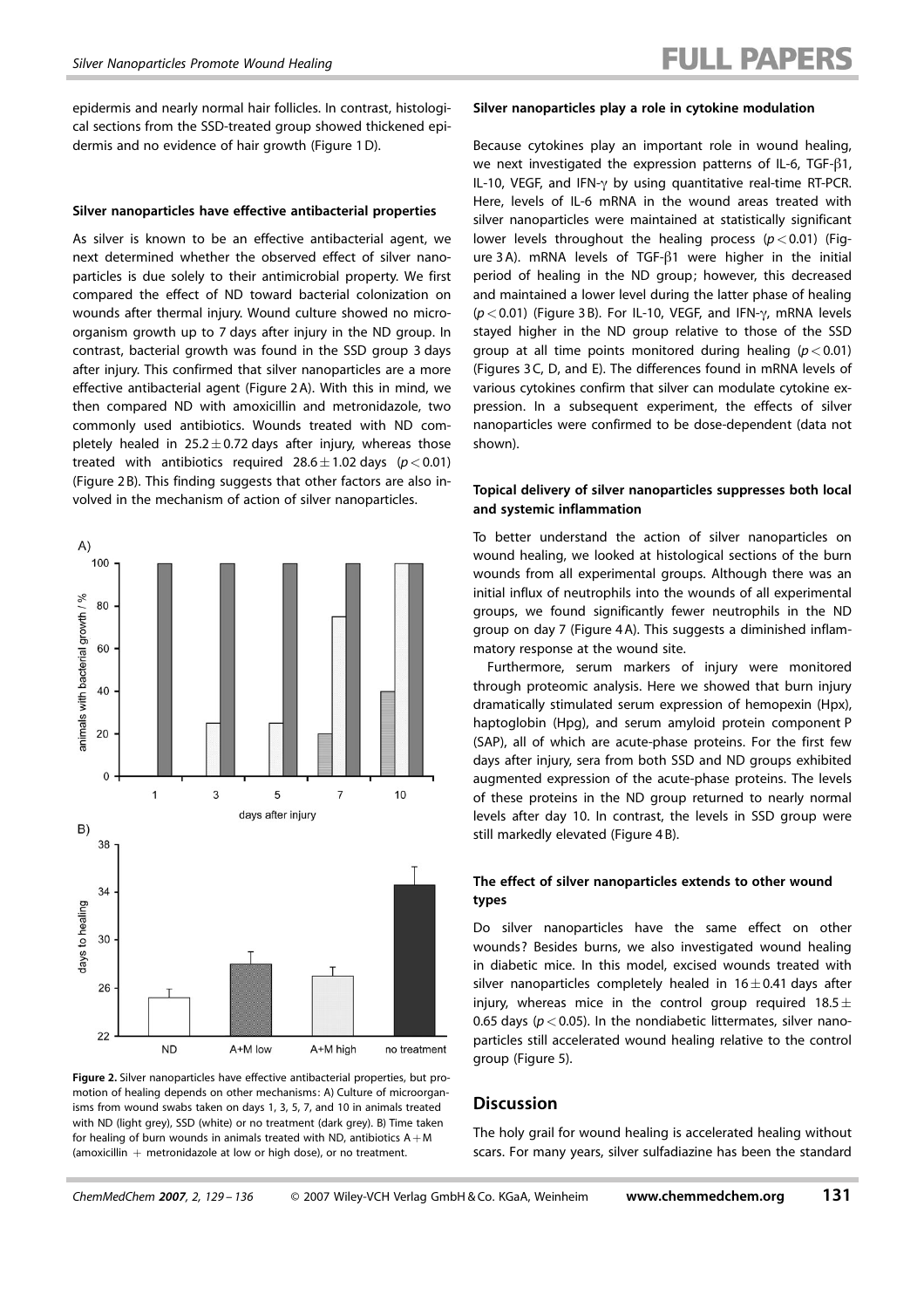# $\blacksquare$  **MEDCHEM**  $\blacksquare$   $\blacksquare$   $\blacksquare$   $\blacksquare$   $\blacksquare$   $\blacksquare$   $\blacksquare$   $\blacksquare$   $\blacksquare$   $\blacksquare$   $\blacksquare$   $\blacksquare$   $\blacksquare$   $\blacksquare$   $\blacksquare$   $\blacksquare$   $\blacksquare$   $\blacksquare$   $\blacksquare$   $\blacksquare$   $\blacksquare$   $\blacksquare$   $\blacksquare$   $\blacksquare$   $\blacksquare$   $\blacksquare$   $\blacksquare$   $\blacksquare$   $\blacksquare$



Figure 3. Modulation of cytokine profile by silver nanoparticles: mRNA levels of A) IL-6, B) TGF-ß, C) IL-10, D) VEGF, and E) IFN-y at various time points after burn injury, as determined by quantitative real-time RT-PCR ( $\blacklozenge$  ND,  $\blacktriangle$  SSD,  $\blacktriangleright$  no treatment).

treatment for burns, but some of the benefits of pure silver appear to be lost. Recent advances in nanotechnology have resulted in the ability to produce pure silver as nanoparticles. We therefore hypothesized that silver nanoparticles could improve the healing of burn wounds initially on the basis of the known antimicrobial property of silver. Nonetheless, our findings reported herein not only confirm the efficient antimicrobial property of silver nanoparticles, but also implicate the ability of silver to modulate the cytokines involved in wound healing.

The inflammatory response is an important component of wound healing. Within wounds, various inflammatory mediators are secreted to modulate the healing process. In normal wound healing, the potential for pro- and anti-inflammatory cytokines is certainly present, and the inflammatory response is entirely appropriate. To accomplish successful wound repair and tissue regeneration, the inflammatory response must be tightly regulated in vivo. Among the contributors to delayed wound healing, prolonged inflammatory response is undoubtedly one of the important factors. A vital mediator in this antiinflammatory cascade appears to be IL-10, which can be produced by keratinocytes as well as inflammatory cells involved in the healing process, including T lymphocytes, macrophages, and B lymphocytes.<sup>[26]</sup> One of the unique actions of IL-10 is its ability to inhibit the synthesis of pro-inflammatory cytokines, which also include IL-6.<sup>[27,28]</sup> IL-10 also inhibits leukocyte migration toward the site of inflammation, in part, by inhibiting the synthesis of several chemokines, including monocyte chemoattractant protein-1 (MCP-1) and macrophage inflammatory protein-1 $\alpha$  (MIP-1 $\alpha$ ).<sup>[29]</sup> Both of the C–C chemokines promote monocyte accumulation, and MIP-1 $\alpha$  is also a potent neutrophil chemoattractant in mice.<sup>[30]</sup> Moreover, studies have shown that MCP-1 and MIP-1 $\alpha$  play prominent roles in macrophage recruitment into wounds during wound repair.<sup>[31,32]</sup>

Within wounds, IL-6 is also secreted by polymorphonuclear cells (PMNs) and fibroblasts. IL-6 has been recognized as an initiator of events in the physiological alterations of inflammation after thermal injury.<sup>[33]</sup> In fact, an increase in IL-6 concentration parallels the increase in PMN count locally within acute wounds. IL-6 promotes inflammation through monocyte and macrophage chemotaxis and activation.<sup>[34]</sup> Decreased IL-6 may result in fewer neutrophils and macrophages recruited to the wound and less cytokines being released in the wound with subsequently lower paracrine stimulation of cellular proliferation, fibroblast and keratinocyte migration, and extracellular matrix production. This lack of amplification of the inflammatory cytokine cascade may be important in providing a permissive environment for scarless wound repair to proceed. Silverinduced neutrophil apoptosis and decreased MMP activity may also contribute to the overall decrease in the inflammatory response and as a consequence, an increased rate of wound healing.

In the study reported herein, better cosmetic appearance was observed in animals treated with silver nanoparticles. In terms of wound healing, enhanced expression of TGF- $\beta$ 1 mRNA is found in both keloids and hypertrophic scars. Cumulative evidence has suggested that TGF- $\beta$ 1 plays an important role in tissue fibrosis and post-injury scarring. We showed that lower levels of TGF- $\beta$  coincided temporally with increased levels of IFN- $\gamma$  until wound closure in the ND group. As IFN- $\gamma$ has been demonstrated as a potent antagonist of fibrogenesis through its ability to inhibit fibroblast proliferation and matrix production, its control on TGF- $\beta$  production may play a role.<sup>[35]</sup>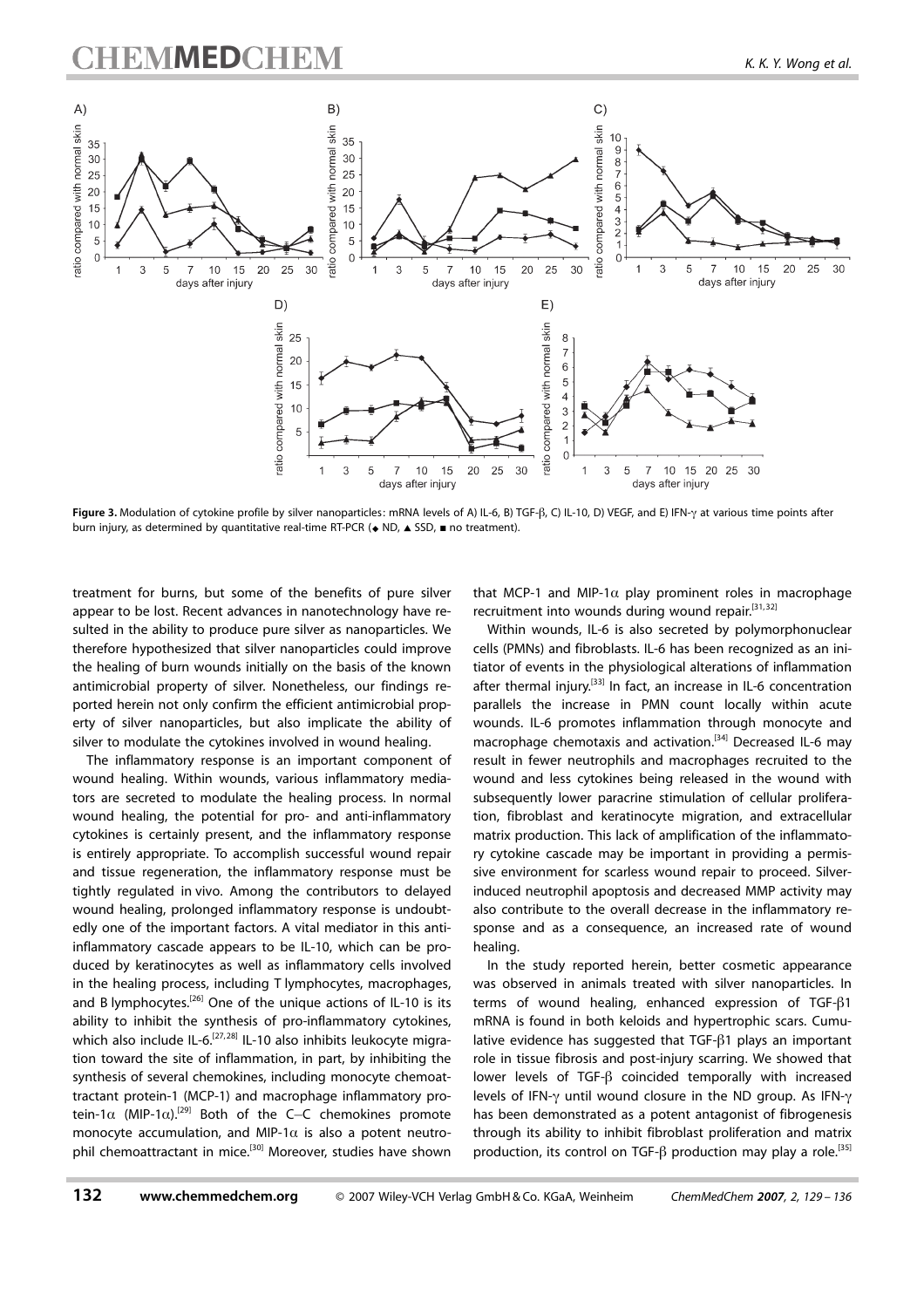# **FULL PAPERS**



Figure 4. Decreased inflammation at local wound sites and systemically by silver nanoparticles: A) Immunohistochemical staining for neutrophils with naphthol AS-D chloroacetate esterase; comparison between ND, SSD, and no-treatment groups on day 7 after burn injury. Positive staining for neutrophils are denoted by pink spots. B) Monitoring the serum markers of burn injury by proteomic analysis. Sera from mice subjected to burn injury and silver dressing treatment were analysed by 2D gel electrophoresis and MALDI-TOF MS protein identification. Upper panel: Hpx, Hpg, and SAPwere identified as serum markers of the burn jury (boxed regions). Lower panel: values below each image reflect the fold change in expression of Hpx, Hpg, and SAPfor mice treated with ND, SSD, or control relative to those of normal mice  $(n=5)$ .

VEGF has been shown to promote healing.<sup>[36]</sup> Much higher levels of VEGF mRNA are detected in keratinocytes at the wound edge and in keratinocytes that migrate to cover the wound surface. Besides a few mononuclear cells, VEGF expression is not found in other cell types in the wound.<sup>[37]</sup> This finding suggests that keratinocytes in the wound are a major source of VEGF. As VEGF is highly specific for endothelial cells, it is likely to act in a paracrine manner on the sprouting capil-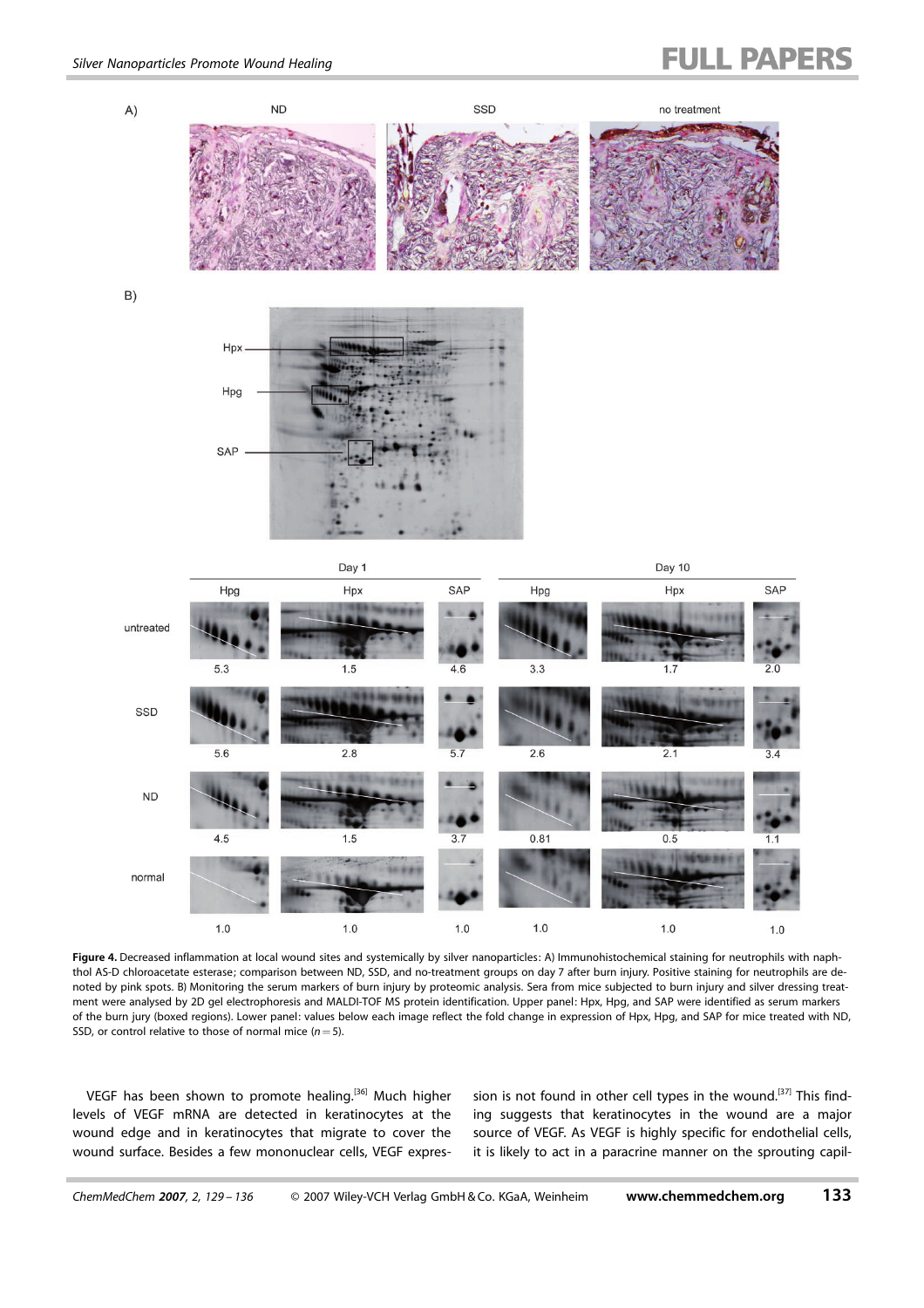

Figure 5. Promotion of diabetic wound healing by silver: time taken for surgically excised wounds to heal in diabetic and control mice using silver nanoparticles (filled bars,  $n=5$ ) or normal saline-treated control group (white bars,  $n=5$ ). Results shown for each group are the mean  $\pm$  SE of the time required for wound closure. One way ANOVA was used for statistical analysis, and  $n < 0.05$  was taken as significant.

laries of the wound edge and granulation tissue. Several studies have indicated that TGF- $\beta$  is able to induce keratinocytes to produce VEGF gene expression.<sup>[38, 39]</sup> From our study, the findings that TGF- $\beta$  enhanced and reached a peak on day 3 in the ND group may explain why significantly higher VEGF mRNA levels were maintained in the early stage of wound healing.

Taken all these cytokine profiles together, it would appear that an overall decrease in inflammation might be a predicted result in the ND group. Indeed, the reduction of neutrophils observed in histology further confirms this. Corresponding to cytokine and histological analysis, proteomic analysis of the sera of burn-injured mice indicates that Hpx, Hpg, and SAP are major acute-phase proteins induced upon burn injury.<sup>[40-43]</sup> Hpx and Hpg are plasma glycoproteins that bind heme and hemoglobin, respectively, with high affinity. Their function appears to be to defend against oxidative damage mediated by hemoglobin or free heme that are released into the plasma during intravascular hemolysis upon burn injury. SAP, a member of the pentraxin family of proteins that includes C-reactive protein (CRP), circulates in the blood as a stable pentamer and is ubiquitous in amyloid deposits. In mouse, SAP, rather than CRP, is the major pentraxin acute-phase protein. Our proteomic analysis revealed that the ND group exhibited an earlier normalization of the acute-phase proteins than the SSD group. As hepatic production of Hpx, Hpg, and SAP is known to be stimulated by IL-6, the direct cause of earlier normalization of these acute-phase proteins in the ND group is likely due to the lower levels of IL-6 at the wound sites in this group.

In our study, the overall decrease in the inflammatory response at local wound sites in the ND group mimic the events observed in the PU.1-null mice, further confirming the detrimental effects of inflammation on healing.<sup>[17,18]</sup> We conclude that silver nanoparticles can modulate local and systemic inflammatory response following burn injury by cytokine modulation. Its use may provide a new and effective therapeutic direction for achieving scarless wound healing in clinical practice.

# Experimental Section

### Animal experiments

Twenty-week-old male BALB/C mice (Department of Surgery, The University of Hong Kong) weighing between 28 and 32 grams, were used for all thermal injury experiments.  $C57BLKs/J-m+/db$ , db/db (genetically diabetic) and C57BLKs/J-m (nondiabetic control) male mice (Jackson Laboratories, USA) were used for the impaired wound-healing animal model. All animals were cared for and procedures were performed in accordance with the University of Hong Kong Committee on the Use of Live Animals in Teaching & Research (animal ethical approval protocol No. CULATR 727-02). For all experiments, mice were anesthetized with an intraperitoneal injection of pentobarbital sodium solution (Abbott Laboratories) at a dose of 60 mg  $kg^{-1}$ . Sedation post-procedure was provided for the first 3 days with diazepam (50 mg  $L^{-1}$  per day, Roche Pharmaceuticals) added to the drinking water.

A thermal injury animal model has been described previously.<sup>[44]</sup> Briefly, a burn template was fashioned from a plastic 60-mL syringe by cutting a window  $(3 \times 2 \text{ cm}^2)$  into the side with the opposite half removed so that a mouse could be held horizontally in the burn template. The dorsum of each mouse was carefully shaved from the base of the tail to the base of the neck and laid on the burn template following anaesthesia. The syringe was placed horizontally into a water bath at 70 $^{\circ}$ C for 35 seconds, followed by immediately placement of the mouse into an iced water bath to stop the burning process. This model would achieve approximately 10% deep partial thickness thermal injury of total body surface area. The mouse was injected with sterile saline intraperitoneally (1 mL) for fluid resuscitation.

For the chronic wound model, C57BLKs/J-m and genetically diabetic (C57BLKs/J- $m+$ /db, db/db) mice were used. The hair on the back of each mouse was shaved, and a piece of full-thickness skin  $(1 \times$ 1  $cm<sup>2</sup>$ ) was excised with scissors.

In both models, the wounds were covered with the appropriate dressings and the animals were bandaged. The dressings were changed daily. During changing of the dressings, wounds were inspected and photographed. Wound swabs were cultured for assessment of microorganism growth. Mice were sacrificed at 1, 3, 5, 7, 10, 15, 20, and 25 days after injury, and the day of wound closure for sample collection. Wound healing is defined as the time at which the wound is completely covered by scab. Five mice were used for each time point for each experimental group.

Tissue samples from scalded wound skin (approximately  $3 \times 2$  cm<sup>2</sup>) of the mice were harvested. Each skin sample was divided for histological analysis and RNA extraction for cytokine evaluation. Blood samples were taken by aortic puncture and immediately transferred into EDTA-coated tubes. After centrifugation at 3000 g for 15 min, the serum samples were removed and stored at  $-70^{\circ}$ C.

All animals were humanely sacrificed by carbon dioxide asphyxiation after the samples were harvested.

### Preparation of the dressings

Nanosilver-coated dressing: Initial experiments were carried out by using silver nanoparticle grafted dressing (silver content: 2.75  $mgg^{-1}$ , Anson Nanotechnology Group Co., Ltd. Hong Kong). A piece of silver nanoparticle-coated dressing  $(4 \times 3 \text{ cm}^2)$  weighed 0.1737 g. This corresponds to 0.4777 mg of silver nanoparticles on each piece. Transmission electron microscopy revealed that silver nanoparticles were spherical, with diameters of  $14 \pm 9.8$  nm based on 750 particle measurements on five sites of interest. Subsequent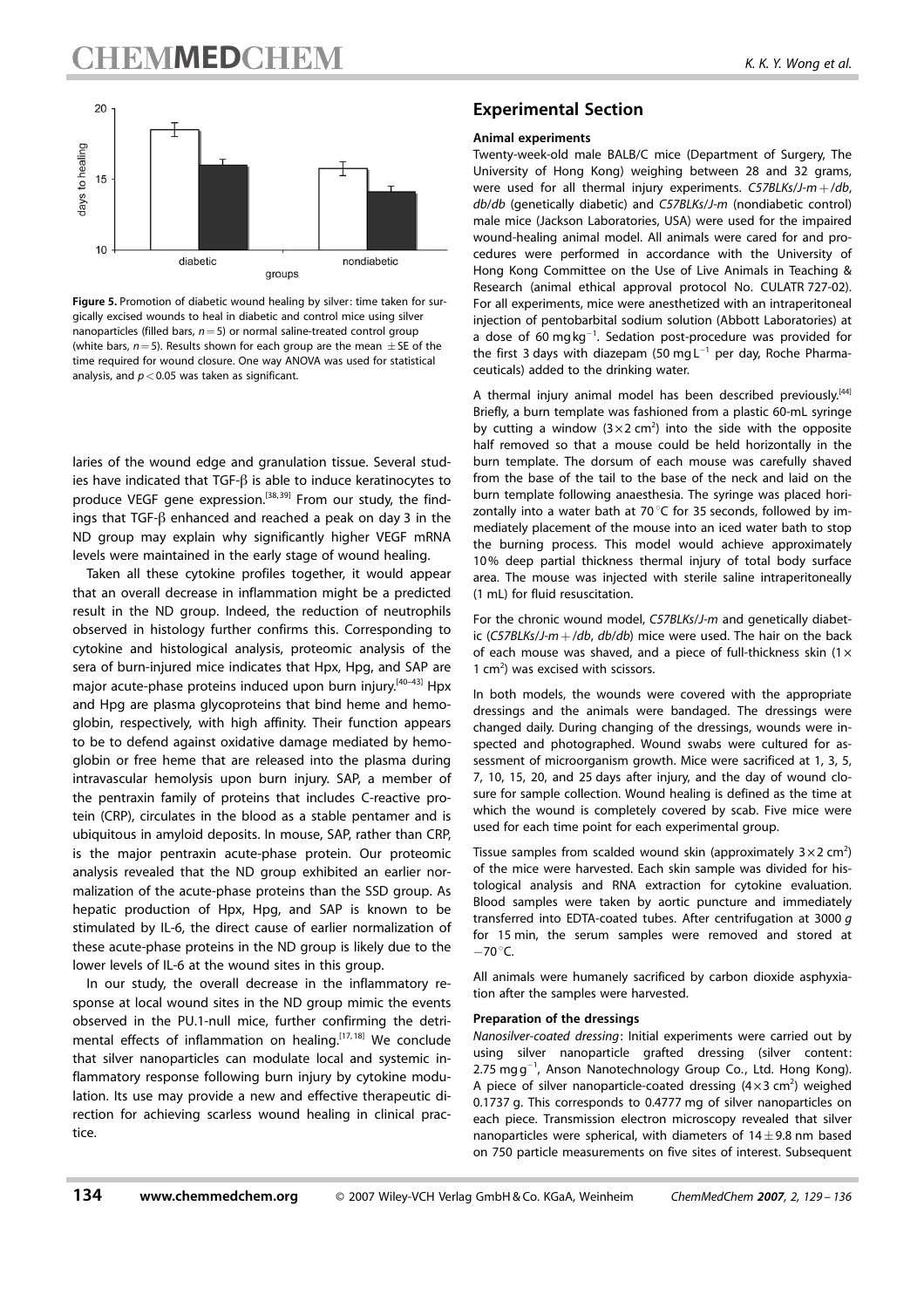# **FULL PAPERS**

experiments were performed with silver nanoparticles (1 mm) synthesized by borohydride reduction of  $AgNO<sub>3</sub>$  in the presence of citrate as a stabilizing agent, as previously described.<sup>[45]</sup> Similar efficacy with silver nanoparticle dressing was confirmed (data not shown).

SSD dressings: 1% silver sulfadiazine cream  $(3.18 \text{ mg g})^{-1}$  (Smith & Nephew Pharmaceuticals Ltd.) was used in the control group. SSD (0.1502 g) was applied on a piece of sterile nonadherent absorbent dressing (4 $\times$ 3 cm<sup>2</sup>) to give an equal amount of silver to that of each piece of silver nanoparticle dressing.

Antibiotic dressings: Amoxicillin (A8523, Sigma) and metronidazole (M1547, Sigma) were used in two different concentrations (amoxicillin at 8 and 80 mg L<sup>-1</sup>, metronidazole at 1 and 10 mg L<sup>-1</sup>). Approximately 3 mL of each solution was dropped on a piece of sterile gauze (4×3 cm<sup>2</sup>) to be used as dressing.

### Reverse transcription and real-time polymerase chain reaction (RT-PCR):

Fresh- or snap-frozen skin tissue was homogenized in Trizol (1 mL, Life Technologies) per 50–100 mg of tissue using a homogenizer. RNA was extracted according to the manufacturer's instructions. Total RNA was quantified by optical density at  $\lambda$  = 260 nm. Complementary DNA (cDNA) was synthesized using TaqMan reverse transcription with MultiScribe reverse transcriptase (Applied Biosystems), according to the manufacturer's protocol. The reaction mixture was exposed to real-time thermal cycling in a PCR system 9700 (Applied Biosystems) with the following conditions: hexamer incubation at 25 $^{\circ}$ C for 10 min, reverse transcription at 37 $^{\circ}$ C for 60 min, and the temperature was raised to 95 $\degree$ C for 5 min to stop the reaction. After thermal cycling, the final cDNA product was stored at  $-20\degree$ C for subsequent cDNA amplification by PCR.

PCR mixtures (final volume: 25 µL) contained TaqMan cytokine gene expression reagents (Applied Biosystems) with cytokine-specific target primers and fluorogenic probe (IL-10, Mm00439616\_ m1; IL-6, Mm00446190\_m1; TGF-b1, Mm00441724\_m1; VEGF, Mm00437304\_m1, SIG1020000, 1020300000; and IFN- $\gamma$ , Mm00801778\_m1; FAM dye layer, Applied Biosystems), endogenous reference primers, and probe (rRNA, VIC dye layer) in Micro-Amp optical 96-well reaction plates with optical caps. PCR reactions were performed in a Gene-Amp PCR system 9600 (Applied Biosystems). Each PCR amplification was performed by using the following conditions: 2 min at 50 $^{\circ}$ C and 10 min at 95 $^{\circ}$ C, followed by a total of 40 or 45 two-temperature cycles (15 s at 95 $\degree$ C and 1 min at 60 $^{\circ}$ C). The FAM dye layer yields the results for quantitation of the cytokine target mRNA, while the VIC dye layer yields the results for quantitation of the 18S ribosomal RNA endogenous control. In all experiments, controls without template as well as control RNA (Applied Biosystems) were included.

The relative quantitation values for the cytokine gene-expression assays were calculated from the accurate  $C<sub>T</sub>$  value according to the manufacturer's description (protocol P/N 4303859, PerkinElmer). The  $C_T$  value for rRNA (VIC) was subtracted from the specific cytokine  $C_T$  value (FAM for IL-10, IL-6, TGF- $\beta$ 1, IFN- $\gamma$  and VEGF) to calculate  $\Delta C_{\tau}$  for the calibrator (normal skin) and samples (wounds) in each cytokine gene-expression assay.  $\Delta C_{\text{T}}$  values for triplicate wells of the calibrator (normal skin) for each cytokine were averaged.

### Histological techniques and immunohistochemistry:

Wound skin was cut into strips (5–10 mm) and placed in neutralized formalin (10%, HT50–1–128, Sigma–Aldrich) overnight. Wound strips were paraffin-embedded for cross-sectioning at (thickness:  $6 \mu m$ ) before staining with hematoxylin and eosin.

For neutrophil staining, the naphthol AS-D chloroacetate esterase procedure (Sigma 91C kit) was used. Briefly, a solution of sodium nitrite (1 mL) and a solution of fast red violet LB vase (1 mL) were mixed gently by inversion and allowed to stand for 2 min. The mixed solution was added to pre-warmed deionized water (40 mL). Then trizmal 6.3 buffer concentrate (5 mL) was added, followed by a solution of naphthol AS-D chloroacetate (1 mL). The slides were incubated for 15 min at 37 $\degree$ C, and were then rinsed thoroughly in deionized water. A solution of hematoxylin was used to counterstain for 2 min.

Proteomic analysis of serum makers of thermal injury: Mouse sera were subjected to 2D gel electrophoresis and MALDI-TOF MS. A serum volume of 2  $\mu$ L was run on IPGphor IEF and electrophoresis system (GE Health Care) according to the manufacturer's instructions. The resolved proteins were visualized by silver staining, and the gels were scanned with an ImageScanner (GE Health Care). Protein spots on the image files were quantified with Image-Master 2D Elite software (GE Health Care), and those with consistent differences between samples were cut out. After in-gel tryptic digestion, the resulting peptides were identified by MALDI-TOF MS. MS spectra were recorded using a MALDI-TOF mass spectrometer (Voyager-DE STR, Applied Biosystems). NCBI database searching was manually performed using the MS-Fit program (http:// prospector.ucsf.edu) with a mass tolerance setting of 50 ppm.

Statistical analysis: Statistical differences were determined using t test and ANOVA. A p value of  $<$  0.05 was taken as statistically significant.

Keywords: cytokines  $\cdot$  medicinal chemistry  $\cdot$  nanostructures  $\cdot$ proteomics · silver · wound healing

- [1] P. Martin, Science 1997, 276, 75-81.
- [2] M. H. Branton, J. B. Kopp, Microbes Infect. 1999, 1, 1349 1365.
- [3] S. M. Wahl, Microbes Infect. 1999, 1, 1247 1249.
- [4] A. Ghahary, Y. J. Shen, P. G. Scott, Y. Gong, E. E. Tredget, J. Lab. Clin. Med. 1993, 122, 465 – 473.
- [5] L. L. Hsiao, S. Jaakkola, S. Sollberg, M. Aumailley, R. Timpl, M. L. Chu, J. Uitto, J. Invest. Dermatol. 1991, 97, 240 – 248.
- [6] D. J. Whitby, M. W. Ferguson, Dev. Biol. 1991, 147, 207 215.
- [7] S. M. Wahl, J. B. Allen, G. L. Costa, H. L. Wong, J. R. Dasch, J. Exp. Med. 1993, 177, 225 – 230.
- [8] M. Shah, D. M. Foreman, M. W. Ferguson, J. Cell Sci. 1995, 108, 985-1002.
- [9] R. B. Mateo, J. S. Reichner, J. E. Albina, Am. J. Physiol. 1994, 266, R1840 R1844.
- [10] K. W. Liechty, N. S. Adzick, T. M. Crombleholme, Cytokine 2000, 12, 671 676.
- [11] M. J. Dans, R. Isseroff, J. Invest. Dermatol. 1994, 102, 118-121.
- [12] K. Tamai, H. Ishikawa, A. Mauviel, J. Uitto, J. Invest. Dermatol. 1995, 104, 384 – 390.
- [13] E. E. Tredget, R. Wang, Q. Shen, P. G. Scott, A. Ghahary, J. Interferon Cytokine Res. 2000, 20, 143 – 151.
- [14] B. J. Broker, D. Rosen, J. Amsberry, R. Schmidt, L. Sailor, E. A. Pribitkin, W. M. Keane, Laryngoscope 1996, 106, 1497 – 1501.
- [15] Y. Sato, T. Ohshima, T. Kondo, Biochem. Biophys. Res. Commun. 1999, 265, 194 – 199.
- [16] K. W. Liechty, H. B. Kim, N. S. Adzick, T. M. Crombleholme, J. Pediatr. Surg. 2000, 35, 866 – 872.
- [17] P. Martin, D. D'Souza, J. Martin, R. Grose, L. Cooper, R. Maki, S. R. McKercher, Curr. Biol. 2003, 13, 1122 – 1128.
- [18] L. Cooper, C. Johnson, F. Burslem, P. Martin, Adv. Genome Biol. 2005, 6, R5.
- [19] H. J. Klasen, Burns 2000, 26, 131-138.
- [20] J. Hanif, R. A. Tasca, A. Frosh, K. Ghufoor, R. Stirling, Clin. Otolaryngol. Allied Sci. 2003, 28, 368 – 370.